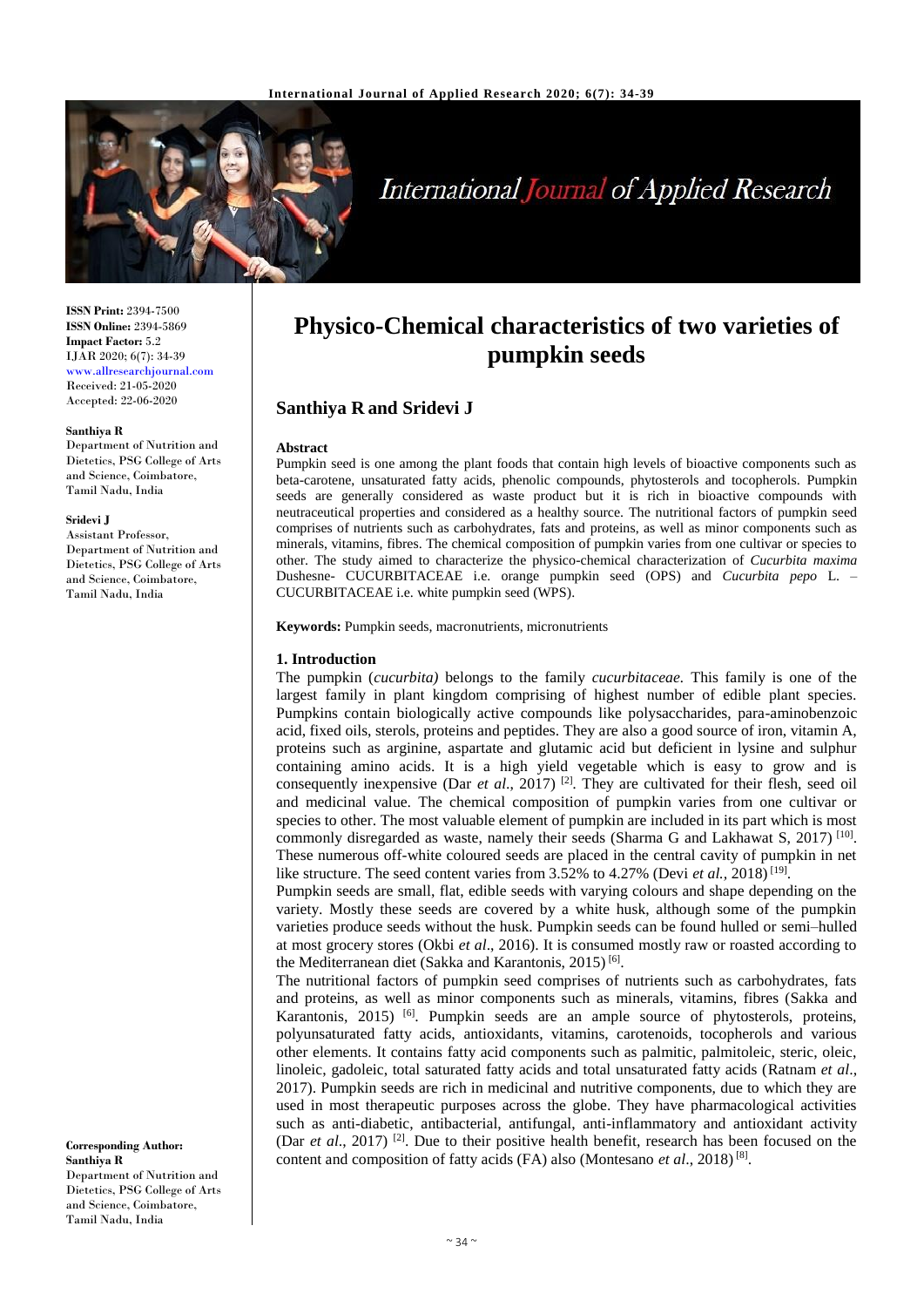#### **2. Materials and Methods**

# **2.1 Collection of sample and authentication**

The orange pumpkin and white pumpkin was procured from the local market of Coimbatore during the months of December 2019, January 2020 and February 2020. The seeds were removed manually and the seeds were washed thoroughly, oven dried, powdered and stored in air tight plastic pouches. The seed samples were authenticated by Dr. C. Murugan, Scientist 'E'-in-charge, Botanical Survey of India, Southern Regional Centre, Government of India, Coimbatore. The orange pumpkin seed and white pumpkin seed was authenticated as *Cucurbita maxima* Dushesne-CUCURBITACEAE and *Cucurbita pepo* L. – CUCURBITACEAE respectively.

#### **2.2 Processing of the sample**

The seeds collected from orange and white pumpkins were washed thoroughly to remove the pulp particles and were oven dried at 110°C for about 4 hours. The dried seeds were grinded to coarse powder in a mixer grinder so that this grinding process makes the parts exposed to the solvents for easy penetration to extract the phytoconstituents. The powdered samples were stored in a sterile plastic pouches.

### **2.3 Physical characterization of pumpkin seeds**

The physical characteristics was measured based on the method of Devi *et al*., 2018 [19] .

# **2.3.1 Geometric mean diameter**

Three dimensions viz. length, thickness, width of orange and white pumpkin seeds were measured with Vernier caliper and thickness with screw gauge. Measurement was done with 20 randomly drawn orange and white pumpkin seeds. From these values the geometric mean were calculated using the formula:

Geometric mean diameter  $(Dg) = (LWT)^{1/3}$ 

Where L is the length, W is the width and T is the thickness.

# **2.3.2 True density**

The true density of both orange and white pumpkin seeds were determined separately using water displacement method. 50 ml of water was placed in a 100ml graduated measuring cylinder and 5g of pumpkin seeds were immersed in that water. The amount of displaced water was recorded from the graduated scale of cylinder. The ratio of weight of seeds to the volume of displaced water gave the true density.

#### **2.3.3 Bulk density**

The bulk density for both orange and white pumpkin seeds were determined separately. Each of the seed (5g) was weighed into a 10 ml measuring cylinder. The bottom of the cylinder was gently tapped for 5 minutes from a height of 5 cm. The bulk density was taken as mass per unit of the sample.

Weight of the sample in air  $(g)$ True density  $=$ Volume of displaced fluid (ml)

#### **2.3.4 Porosity**

The porosity  $(\epsilon)$  of the orange and white pumpkin seeds was computed separately from the values of true and bulk density with the relationship

Porosity ( $\epsilon$ ) =  $\frac{1 - \text{Bulk density}}{\text{True density}} \times 100$ 

### **2.4 Chemical characterization of pumpkin seeds 2.4.1 Quantitative Analysis of Macronutrients i) Determination of moisture content:**

The test was done based on AACC (2010)<sup>[1]</sup>. The moisture content was analysed using the moisture analyser. Each samples were kept in plate present in the analyser and the time was set to 10 minutes and the results were noted.

#### **ii) Determination of carbohydrates**

Total carbohydrate content of foods has been calculated by difference method. Under this approach, the other constituents in the food (protein, fat, water, alcohol, ash) are determined individually, summed and subtracted from the total weight of the food. This is referred to as total carbohydrate by difference and is calculated by the following formula:

Total carbohydrates  $= 100$  - (Weight in grams [protein  $+$  fat water  $+$  ash] in 100 g of food. (http://www.fao.org/3/y5022e/y5022e03.htm).

#### **iii) Determination of proteins**

Protein was estimated by the procedure as described by Lowry's method. Hydrolysing the protein and estimating the amino acids alone will give the exact quantification. The method is sensitive enough to give a moderately constant value and hence largely followed. Protein content of enzyme extracts is usually determined by this method. The method is based on the blue color developed by the reduction of the phosphomolybdicphosphotungstic components in the Folin - Cioealteau reagent by the amino acids tyrosine and tryptophan present in the protein plus the colour developed by the biuret reaction of the protein with the alkaline cupric tartarate.

# **iv) Determination of fat**

This method was based on Das and Biswas.  $(2019)$ <sup>[7]</sup>. Dry and finely grounded feed when mixed with diethyl ether dissolves fats and fat soluble substances at a temperature of 2000°C as the boiling point of Diethyl ether is 3000°C. Subsequently evaporation of ether from the fat solution leaves the resulting residue referred to as crude fat. Approximately 2 grams of feed was weighed and grinded to fine powder. In a conical flask finely grounded feed was mixed with 10ml of Diethyl Ether and boiled at temperature of 200° C on a heating mantle for 20 minutes. Prior to extraction a petri dish was weighed and after heating the supernatant was poured on the pre weighted petri dish and weight was taken. The difference in weight of the petri dish indicates the quantity of fats. For confirmation of fats in the sample Sudan III test 9–11 was done which gives a positive results.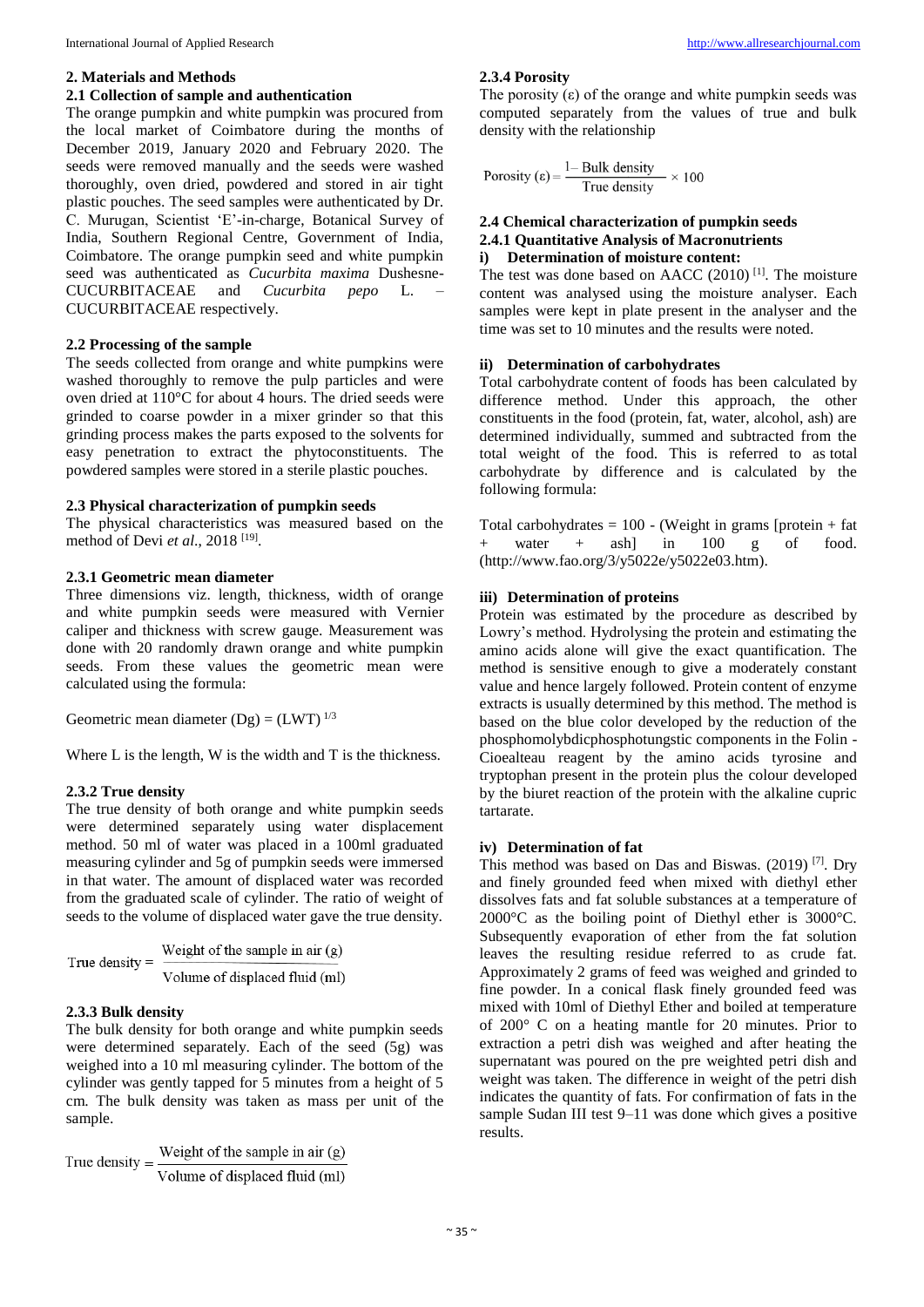Fat content percent =  $\frac{\text{B} - \text{C} \times 100}{\text{A}}$ 

Where A=Sample weight B=Weight of the glass plate after extraction C=Weight of the glass plate prior to extraction.

### **v) Determination of ash content**

The test was done based on Carpenter and Ward. (2010) [5]. The crucibles were weighed separately for each samples. 2 grams of the each of the samples were weighed. The crucibles were placed in electric Bunsen burner and heated till the samples were completely charred. Then it was heated for five hours at 600°C in a muffle furnace in order to obtain the ash. Later it was cooled and weighed. The ash obtained was greyish in color.

100 - (Weight in grams [protein + fat + water + ash] in 100 g of food.

# **2.4.2 Quantitative analysis of micronutrients Determination of minerals**

The ash solutions were prepared by the method of Carpenter and Ward.  $(2010)$ <sup>[5]</sup> by washing the crucibles containing the ash residues after removing from the muffle furnace using small amount of distilled water and 5ml of concentrated Hcl and was made up to 50 ml with distilled water.

#### **a. Determination of β-carotene**

The test was performed by AOAC (1980)<sup>[4]</sup> method. Weigh 2 grams of each sample. The extraction is done with 25 ml of acetone separately for each samples using mortar and pestle until the residues become colorless. Centrifuge for 20 minutes. Transfer the supernatant to a separating funnel containing 20 ml of petroleum ether and it was mix gently. 20ml of 5% sodium sulphate solution was added and it was shaken gently. The obtained extracts for each samples were pooled and it was made up to 50ml with petroleum ether. 10 grams of anhydrous sodium sulphate was added and it was kept for 30 minutes. The absorbance was measured at 453 nm using petroleum ether as blank.

# **b. Estimation of iron**

The estimation was based on Wong.  $(1928)$ <sup>[22]</sup>. The stock iron solution was made and from which the working standard solution was prepared. The reaction mixture (10ml) contains different aliquots of working standard solutions such as 1, 2, 3, 4, 5 corresponding to 5, 10, 15, 20and 25γ of iron concentrations respectively. 1ml of saturated potassium persulphate was added and 1ml of 30% H2SO<sup>4</sup> was added. Finally 1.5ml of 3N potassium thiocyanate was added for development of red colour. The sample ash solutions of each sample was taken 5 ml and done by same process as above. The blank comprises of the same procedure without the addition of working standard or sample ash solutions. The reaction mixtures was kept for 10 minutes. The absorbance was measured at 530nm.

#### **c. Estimation of phosphorus**

The test was based on the Fiske *et al*. (1925) [9] . The stock phosphorus solution was made and from which the working standard solution was prepared. The reaction mixture (10ml) consists of 1, 2, 3, 4 and 5ml of working standard solutions

corresponding to 10, 20, 30, 40 and 50γ of phosphorus concentrations.1ml of ammonium molybdate I (12.5 grams of ammonium molybdate in 100 distilled water with 250ml of  $10N$  H<sub>2</sub>SO<sub>4</sub> and made up in 500ml standard flask) was added. 0.4 ml of ANSA was added. The sample solution (10ml) contains 1ml of ash solution with 1ml of ammonium molybdate II (12.5 grams of ammonium molybdate in 100 distilled water with 150ml of 10NH2SO<sup>4</sup> and made up in 500ml standard flask) and 0.4ml of ANSA. The blank consists of 1ml of ammonium molybdate I, 8.6 ml of distilled water and 0.4ml of ANSA. The solutions were allowed to stand for 20 minutes. The absorbance was measured at 660nm.

#### **d. Estimation of zinc**

The ash solutions of both orange and white pumpkin seed powders were estimated through atomic absorption spectroscopy (model name: AA-6300). This uses principally the air– acetylene flame with a temperature of about 2300  ${}^{\circ}$ C and the nitrous dioxide system (N<sub>2</sub>O) – acetylene flame with a temperature of about 2700 °C. The sample solutions were aspirated by a pneumatic analytical nebulizer, transformed into an aerosol, which were introduced into a spray chamber, where they were mixed with the flame gases and conditioned in a way that only the finest aerosol droplets  $(<10 \mu m)$  enter the flame. This conditioning process is responsible that only about 5% of the aspirated sample solution reaches the flame, but it also guarantees a relatively high freedom from interference. On top of the spray chamber is a burner head that produces a flame that is laterally long (usually  $5 - 10$  cm) and only a few mm deep. The radiation beam passes through this flame at its longest axis, and the flame gas flow – rates may be adjusted to produce the highest concentration of free atoms. The burner height may also be adjusted, so that the radiation beam passes through the zone of highest atom cloud density in the flame, resulting in the highest sensitivity. Thus, the zinc results for both the samples were estimated.

# **e. Estimation of magnesium**

The ash solutions of both orange and white pumpkin seed powders were estimated through atomic absorption spectroscopy (model name: AA-6300). The magnesium results were obtained by following the same procedure how zinc was obtained.

#### **f. Estimation of potassium**

The ash solutions of both orange and white pumpkin seed powders were estimated through atomic absorption spectroscopy (model name: AA-6300) and the potassium results for both the samples were estimated by following the same procedure of that of zinc.

#### **3. Results and Discussion**

The physical properties of the seed are the pre-requisites for the design of equipment for handling, dehulling and other processes (Devi *et al*., 2018) [19] .

The physical characteristics includes parameters such as length, width, thickness, geometric mean diameter, true density, bulk density and porosity were estimated and tabulated in Table 1.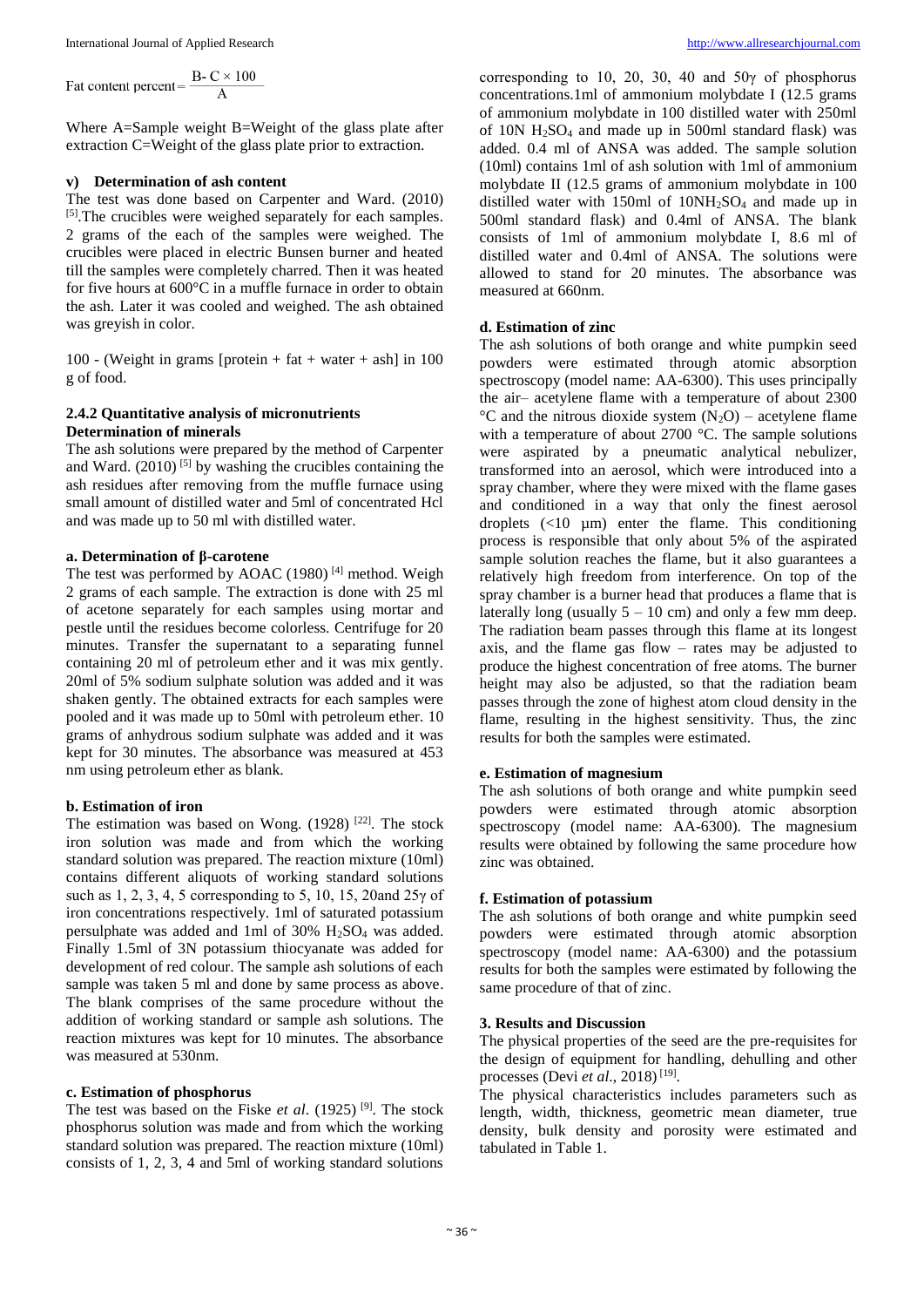| <b>Parameters</b>                    | <b>Physical characteristics</b> |                     |  |  |
|--------------------------------------|---------------------------------|---------------------|--|--|
|                                      | Orange pumpkin seed             | White pumpkin seed  |  |  |
| Length $(cm)$                        | $1.67 \pm 0.04$                 | $1.184 \pm 0.01$    |  |  |
| Width (cm)                           | $0.81 \pm 0.04$                 | $0.742 \pm 0.02$    |  |  |
| Thickness (cm)                       | $0.317 \pm 0.008$               | $0.284 \pm 0.018$   |  |  |
| Geometric mean diameter $(cm)^{1/3}$ | $0.7540 \pm 0.001$              | $0.6295 \pm 0.0004$ |  |  |
| True density $(g/cm^3)$              | $0.53 \pm 0.025$                | $0.8 + 0.1$         |  |  |
| Bulk density $(g/ml)$                | $0.5185 \pm 0.0005$             | $0.5711 \pm 0.0005$ |  |  |
| Porosity $(\% )$                     | $58.0120 \pm 0.64$              | $85.78 \pm 0.70$    |  |  |

**Table 1:** Physical characteristics

From the results obtained the length, width, thickness and geometric mean diameter of orange seeds are 1.67cm, 0.81cm, 0.317cm and 0.7540  $\text{cm}^{1/3}$  respectively. Likewise, for white pumpkin seeds it is 1.184cm, 0.742cm, 0.284cm and  $0.6295$  cm  $^{1/3}$  respectively. The true density of the orange and white pumpkin seeds are  $0.83$  g/cm<sup>3</sup> and  $0.5$  $g/cm<sup>3</sup>$ . The bulk density of orange and white pumpkin seeds are 0.5185 g/ml and 0.5711 g/ml. The porosity of orange and white pumpkin seeds are 58.0120% and 85.78% respectively orange pumpkin seeds shows greater length, width, thickness, true and bulk density whereas the porosity is higher in case of white pumpkin seeds.

Devi *et al.*, 2018<sup>[19]</sup> reported the length, width, thickness and Dg as 1.681cm, 0.88 cm 0.275cm and 0.742(cm)  $^{1/3}$ . Similarly, the true density, the bulk density and porosity as  $1.157$  g/cm<sup>3</sup>, 0.398 g/ml and 65.60%. The results obtained in table 1 were slightly in accordance with Devi *et al*., 2018 [19] .

# **3.2 Determination of Nutritional Composition 3.2.1 Macronutrient analysis**

The macronutrient analysis includes analysis of carbohydrates, proteins, fats, ash, and moisture content of the samples. Carbohydrates are the important components of storage and structural materials in the plants. Total carbohydrates include all the different types of carb in a food or meal. These include starches, sugars etc. (http://www.fao.org/3/y5022e/y5022e03.htm)

Proteins perform a variety of functions, including enzymatic catalysis, transporting ions and molecules from one organ to another, nutrients, contractile system of muscles, tendons, cartilage, antibodies, and regulating cellular and physiological activities (https://www.sciencedirect.com/topics/neuroscience/protein. Fat is an important foodstuff for many forms of life, and fats serve both structural and metabolic functions. They are a necessary part of the diet of most heterotrophs (including humans) and are the most energy dense, thus the most efficient form of energy storage (https://en.wikipedia.org/wiki/Fat).

Moisture is the mass of water molecules present in the food. It is commonly measured for number of reasons like sensory quality and stability of foods (AACC, 2010 and Bradley, 2010)<sup>[1]</sup>. Moisture plays an important part in the growth of trees. Water is indispensable for the absorption and transport of food, to carry out photosynthesis, to metabolize materials and to regulate moisture in plants, as in all other living system. It contributes as much as to the essential properties of life as do the other constituents like protein, carbohydrate. Moisture is also essential for most of the physiological reactions in plant tissue and in its absence life does not exist (Habib *et al*., 2015) [3] .

Ash is the measure of the total amount of minerals within a food. It is the inorganic residue remaining after removing the water and organic matter by heating in the presence of oxidizing agents (Carpenter and Ward, 2010)<sup>[5]</sup>.

The values obtained in the macronutrient analysis of various extracts of orange and white pumpkin seeds are tabulated in the table 2.

**Table 2:** Macronutrient analysis

|                     | <b>Macronutrients</b>                  |                     |                 |                               |                        |
|---------------------|----------------------------------------|---------------------|-----------------|-------------------------------|------------------------|
| <b>Sample</b>       | <b>Total Carbohydrates</b><br>(g/100g) | Proteins $(g/100g)$ | Fat<br>(g/100g) | Moisture content $(g\%/100g)$ | Ash content $(g/100g)$ |
| Orange pumpkin seed | $56.0824 + 0.04$                       | $0.0576 \pm 0.001$  | $.4 + 0.1$      | $43.61 + 0.01$                | $3.85 + 0.01$          |
| White pumpkin seed  | $41.2226 + 0.1$                        | $0.0474 + 0.001$    | $1.0 + 0.25$    | $54.38 \pm 0.01$              | 3.35 0.01              |

According to the table 2, the macronutrient contents such as carbohydrates 56.0824 g/100g, proteins 0.0576 g/100g, fat 1.4g/100g, ash content 3.85 g/100g of orange pumpkin seed were found to be higher than those values of white pumpkin seed except for the moisture content. This is because the white pumpkin has more moisture texture in comparison. Syed *et al.* (2019)<sup>[20]</sup> reported carbohydrate 10.71g/100g, total fats 49.05g/100g, protein 30.23g/100g. Malkanthi *et al*.  $(2018)$ <sup>[18]</sup> elucidated ash content as  $3.65g\%/100g$  which was in accordance with the result in table 4.2. Devi *et al*. (2018) [19] showed the moisture % to be 5.53% which was less than the value obtained in table 2.

# **3.2.2 Micronutrient analysis**

The estimation of minerals such as iron, potassium, zinc,

magnesium and phosphorus were done in the micronutrient analysis. Minerals are inorganic substance required by the organism in very small amount for their growth and maintenance of functional activity. Food and vegetables are the important source of mineral for human beings and exist in food as organic and inorganic combination. In foods mineral elements are present as salt (Habib *et al*., 2015) [3] Iron is a chemical element. It is a metal that belongs to the first transition series. The iron is present in the ferric state (Wong, 1928)<sup>[22]</sup>. Phosphorus is a non-metallic element of the nitrogen family with atomic number 15 that occurs widely in combination especially as phosphates, that is essential for life in all known organisms, and that is used especially in fertilizers and organophosphorus compounds (https: //www. merriam-webster. Com /dictionary/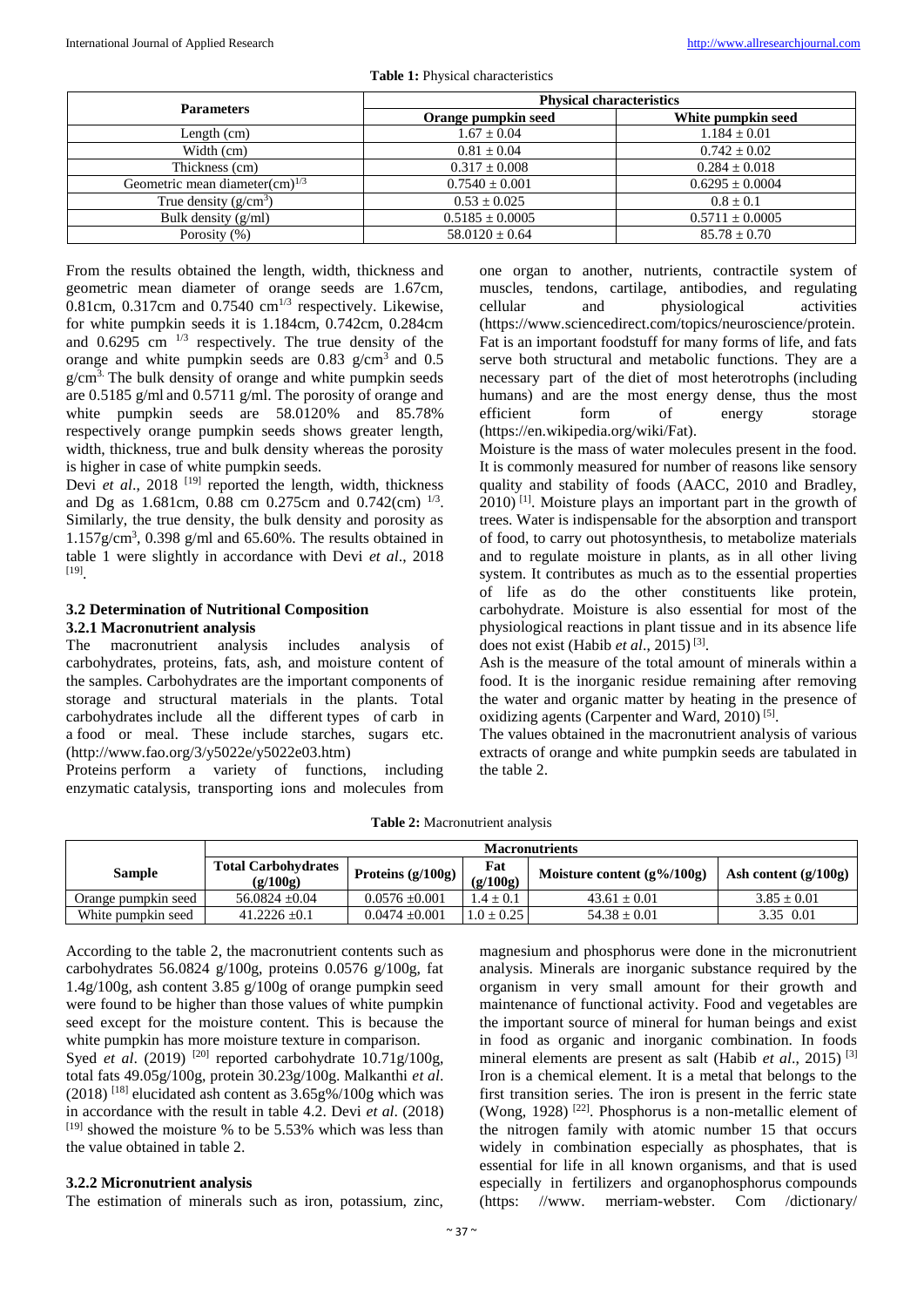phosphorus). Zinc is an essential mineral involved in numerous aspects of cellular metabolism. It is required for the catalytic activity of approximately 100 enzymes and it plays a role in immune function, protein synthesis, wound healing, DNA synthesis, and cell division. It also supports normal growth and development. (https://ods.od.nih.gov/factsheets/Zinc-HealthProfessional/). Magnesium is a silver-white malleable ductile light metallic element that occurs abundantly in nature and is used in metallurgical and chemical processes (https://www.merriam-webster.com/dictionary/

magnesium). Potassium is the third most abundant mineral in the body. It helps the body regulate fluid, send nerve

signals and regulate muscle contractions. Roughly 98% of the potassium in the body is found in the cells. Of this, 80% is found in the muscle cells, while the other 20% can be found in the bones, liver and red blood cells (https://www.healthline.com/nutrition/what-does-potassiumdo#section1). Β-carotene is an organic, strongly coloured red-orange pigment. It is a member of the carotenes, which are Terpenoids (isoprenoids), synthesized biochemically from eight isoprene units and thus having 40 carbons. Among the carotenes, β-carotene is distinguished by having the beta-rings at both ends of the molecule (AOAC, 1980) [4] . The values were tabulated in table 3.

|  | <b>Table 3:</b> Micronutrient analysis |  |
|--|----------------------------------------|--|
|--|----------------------------------------|--|

| Sample              | Micronutrients(mg/100g) |              |                   |               |                  |                  |
|---------------------|-------------------------|--------------|-------------------|---------------|------------------|------------------|
|                     | ß-carotene              | Iron         | <b>Phosphorus</b> | Zinc          | <b>Magnesium</b> | <b>Potassium</b> |
| Orange pumpkin seed | $2.25 \pm 0.16$         | $2 \pm 0.25$ | $65 +$            | $78 + 1$      | $845 + 1$        | $505 \pm 1$      |
| White pumpkin seed  | $0.25 \pm 0.01$         | $2 \pm 0.25$ | $255 \pm 0.15$    | $116 \pm 0.2$ | $790 \pm 0.20$   | $206 \pm 0.25$   |

From the table 3, β-carotene 2.25mg/100g, magnesium 845 mg/100g, potassium 505 mg/100g values were greater in orange pumpkin seed whereas phosphorus 255 mg/100g and zinc 116 mg/100g values were found to be greater in white pumpkin seed. Iron content 2 mg/100g was found to be equal in both the samples.

According to Devi et al. (2018)<sup>[19]</sup> the mineral content of iron, phosphorus, zinc, magnesium, potassium are 16.1 mg/100g, 848.6 mg/100g, 907 mg/100g, 335.6 mg/100g, 404.9 mg/100g. Syed *et al*., 2019 [20] concluded β-carotene value as 0.009mg/100g. The results obtained in table 2 have lesser values in iron, phosphorus, zinc and higher value than magnesium and it is slightly in accordance with potassium value. The β-carotene value was lesser in comparison with the table 2 values.

# **4. Summary and Conclusion**

Pumpkin is a cultivar of squash which is plump with smooth, slightly ribbed skin, and ranges in different colors mostly between deep yellow to orange. The seeds obtained from the pumpkins being small in size, they are packed full of valuable nutrients such as healthy fats, magnesium, zinc etc. There are more than 100 varieties of pumpkin and its seeds. In this study, the seed varieties of OPS {orange pumpkin (*Cucurbita maxima* Dushesne-CUCURBITACEAE)} and WPS {white pumpkin (*Cucurbita pepo* L. – CUCURBITACEAE)} were selected. This study aimed to estimate the characters such as physical characteristics, macronutrient profile and micronutrient profile.

The physical characters of OPS and WPS such as the length, width, thickness and geometric mean diameter, true density, bulk density and porosity of OPS and WPS were determined. The OPS seems to be greater in physical dimensions except bulk density and porosity.

Macronutrient analysis results of OPS and WPS were analysed. In comparison, the OPS showed good composition except moisture content. This shows the seeds has good amount of macronutrient composition. Micronutrient determination of OPS and WPS were estimated. This shows the seeds has good amount of selected micronutrients in them.

Pumpkin seeds which can be separated manually from economically cheap pumpkins are generally considered as a

waste material and is commonly discarded during cooking or processing. These seeds may have medicinal properties and may be a booster for health benefits which can be consumed as a therapeutic agent with minimal side effects. Further research on these lines must be illustrated to know more about the possible mechanism of action of these seeds for the purpose of higher incorporation levels in food products with minimizing losses and to bring about the invention of therapeutic drugs from this underutilized pumpkin seeds.

# **5. References**

- 1. AACC. International. Approved methods of analysis. 2010;  $11<sup>th</sup>$  edn (On-line).
- 2. Aamir Hussain Dar, SA Sofi, Shafiya Rafiq. Pumpkin the functional and therapeutic ingredient: A review. International Journal of Food Science and Nutrition. 2017; 2(6):165-170.
- 3. Ahsan Habib, Shahangir Biswas, Abdul Hai Siddique, Manirujjaman M1, Belal Uddin, Sohel Hasan *et al*. Nutritional and Lipid Composition Analysis of Pumpkin Seed (*Cucurbita maxima Linn*.). Journal of Nutrition & Food Sciences. 2015; 5(4):1-6.
- 4. AOAC. Official Methods of Analysis. Howitz, 1980, 734-740.
- 5. Carpenter CE, Ward RE. Traditional methods for mineral analysis. Nielson SS (ed) Food analysis. 2010;  $9(4)$ .
- 6. Danai Sakka, Haralabos C. Karantonis*. Invitro* health beneficial activities of Pumpkin seeds from *Cucurbita moschata* cultivated in Lemnos. International Journal of Food Studies. 2015; 4:221-237.
- 7. Das AP, Biswas SP. Improvised protocol for quantitative determination of crude fat in fish feeds. J Aquac Mar Biol*.* 2019; 8(4):144-146.
- 8. Domenico Montesano, Francesca Blasi, Maria Stella Simonetti, Antonello Santini, Lina Cossignani. Chemical and Nutritional Characterization of Seed Oil from *Cucurbita maxima* L. (var. Berrettina) Pumpkin. 2018; 7(30):1-14.
- 9. Fiske CH, SubbaRow Y. The colorimetric determination of phosphorus. J. Biol. Chem. 1925; 66:375.